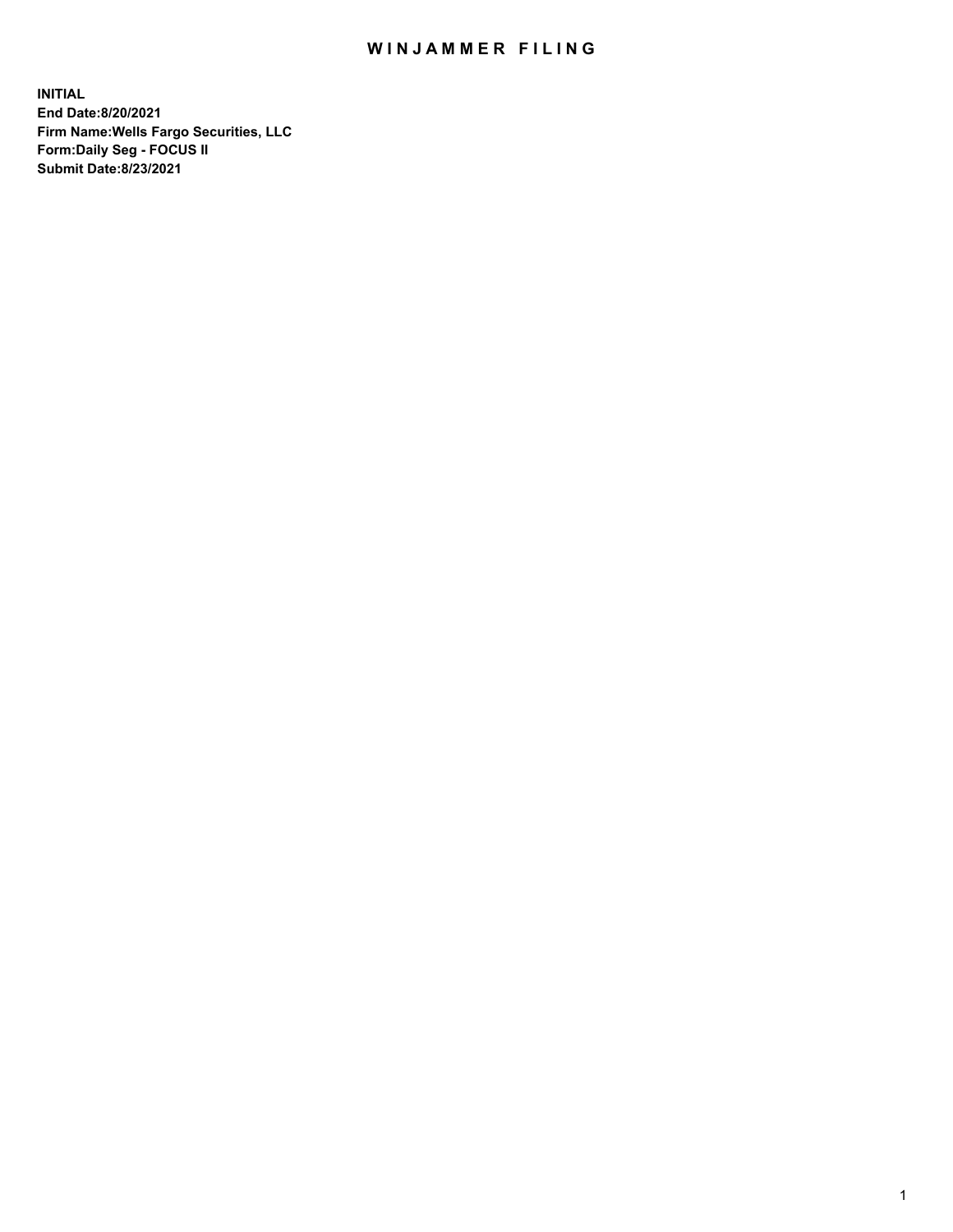**INITIAL End Date:8/20/2021 Firm Name:Wells Fargo Securities, LLC Form:Daily Seg - FOCUS II Submit Date:8/23/2021 Daily Segregation - Cover Page**

| Name of Company                                                                                                                                                                                                                                                                                                                | <b>Wells Fargo Securities LLC</b>                           |
|--------------------------------------------------------------------------------------------------------------------------------------------------------------------------------------------------------------------------------------------------------------------------------------------------------------------------------|-------------------------------------------------------------|
| <b>Contact Name</b>                                                                                                                                                                                                                                                                                                            | <b>James Gnall</b>                                          |
| <b>Contact Phone Number</b>                                                                                                                                                                                                                                                                                                    | 917-699-6822                                                |
| <b>Contact Email Address</b>                                                                                                                                                                                                                                                                                                   | james.w.gnall@wellsfargo.com                                |
| FCM's Customer Segregated Funds Residual Interest Target (choose one):<br>a. Minimum dollar amount: ; or<br>b. Minimum percentage of customer segregated funds required:% ; or<br>c. Dollar amount range between: and; or<br>d. Percentage range of customer segregated funds required between: % and %.                       | 270,000,000<br><u>0</u><br>0 <sub>0</sub><br>0 <sub>0</sub> |
| FCM's Customer Secured Amount Funds Residual Interest Target (choose one):<br>a. Minimum dollar amount: ; or<br>b. Minimum percentage of customer secured funds required: % ; or<br>c. Dollar amount range between: and; or<br>d. Percentage range of customer secured funds required between:% and%.                          | 40,000,000<br><u>0</u><br>0 <sub>0</sub><br>0 <sub>0</sub>  |
| FCM's Cleared Swaps Customer Collateral Residual Interest Target (choose one):<br>a. Minimum dollar amount: ; or<br>b. Minimum percentage of cleared swaps customer collateral required:% ; or<br>c. Dollar amount range between: and; or<br>d. Percentage range of cleared swaps customer collateral required between:% and%. | 375,000,000<br><u>0</u><br>00<br>00                         |

Attach supporting documents CH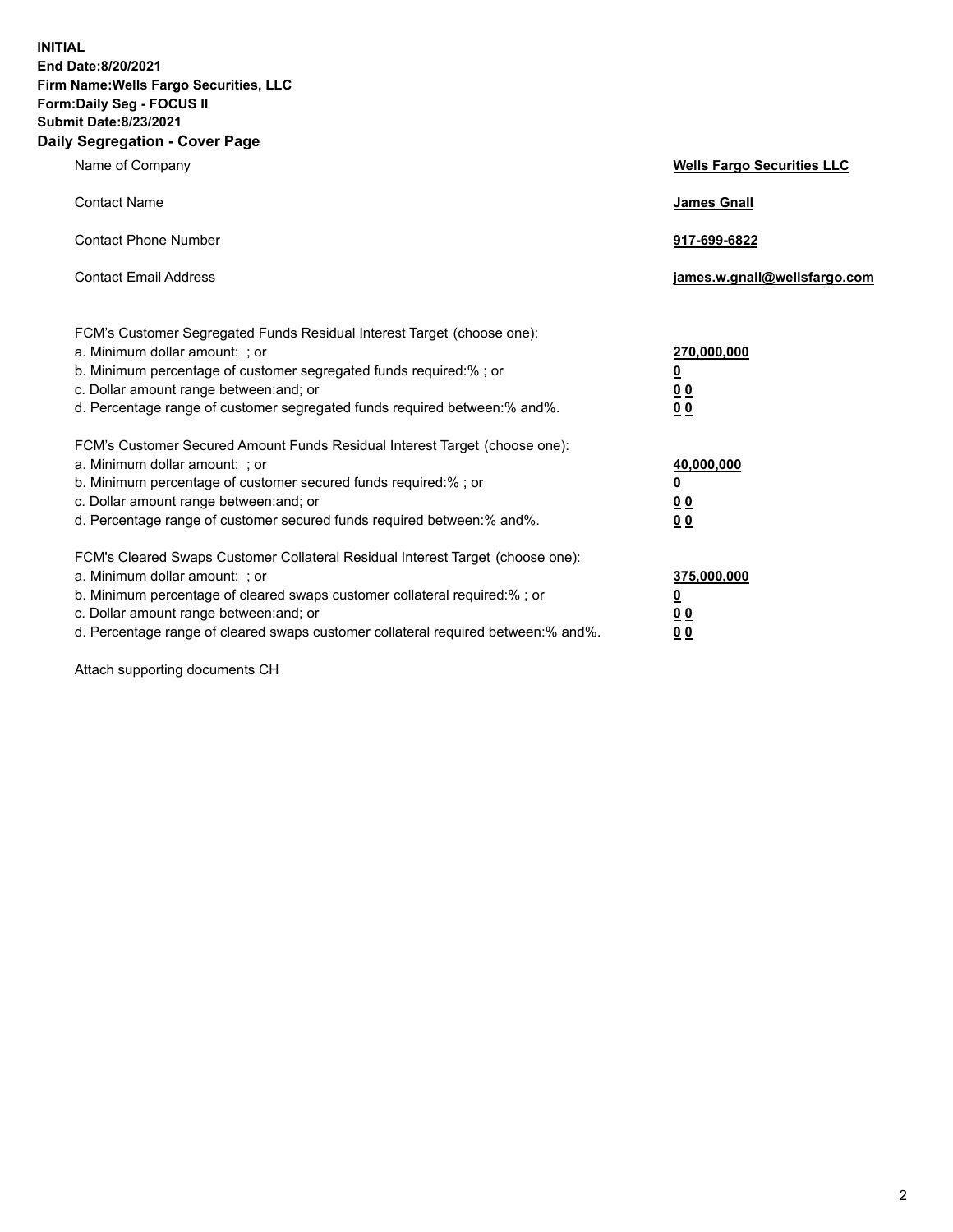**INITIAL End Date:8/20/2021 Firm Name:Wells Fargo Securities, LLC Form:Daily Seg - FOCUS II Submit Date:8/23/2021**

## **Daily Segregation - Secured Amounts**

|                 | Foreign Futures and Foreign Options Secured Amounts                                               |                                                       |
|-----------------|---------------------------------------------------------------------------------------------------|-------------------------------------------------------|
|                 | Amount required to be set aside pursuant to law, rule or regulation of a foreign                  | $0$ [7305]                                            |
|                 | government or a rule of a self-regulatory organization authorized thereunder                      |                                                       |
| 1.              | Net ledger balance - Foreign Futures and Foreign Option Trading - All Customers                   |                                                       |
|                 | A. Cash                                                                                           | 194,686,268 [7315]                                    |
|                 | B. Securities (at market)                                                                         | 209,948,876 [7317]                                    |
| 2.              | Net unrealized profit (loss) in open futures contracts traded on a foreign board of trade         | 23,012,708 [7325]                                     |
| 3.              | Exchange traded options                                                                           |                                                       |
|                 | a. Market value of open option contracts purchased on a foreign board of trade                    | $0$ [7335]                                            |
|                 | b. Market value of open contracts granted (sold) on a foreign board of trade                      | <b>-47,555</b> [7337]                                 |
| 4.              | Net equity (deficit) (add lines 1. 2. and 3.)                                                     | 427,600,297 [7345]                                    |
| 5.              | Account liquidating to a deficit and account with a debit balances - gross amount                 | 7,384,810 [7351]                                      |
|                 | Less: amount offset by customer owned securities                                                  | <u>-7,374,929</u> [7352] <b>9,881</b> [7354]          |
| 6.              | Amount required to be set aside as the secured amount - Net Liquidating Equity                    | 427,610,178 [7355]                                    |
|                 | Method (add lines 4 and 5)                                                                        |                                                       |
| 7.              | Greater of amount required to be set aside pursuant to foreign jurisdiction (above) or line<br>6. | 427,610,178 [7360]                                    |
|                 | FUNDS DEPOSITED IN SEPARATE REGULATION 30.7 ACCOUNTS                                              |                                                       |
| 1.              | Cash in banks                                                                                     |                                                       |
|                 | A. Banks located in the United States                                                             | 63,877,499 [7500]                                     |
|                 | B. Other banks qualified under Regulation 30.7                                                    | 13,516,345 [7520] 77,393,844                          |
|                 |                                                                                                   | [7530]                                                |
| 2.              | <b>Securities</b>                                                                                 |                                                       |
|                 | A. In safekeeping with banks located in the United States                                         | 134,875,690 [7540]                                    |
|                 | B. In safekeeping with other banks qualified under Regulation 30.7                                | 0 [7560] 134,875,690 [7570]                           |
| 3.              | Equities with registered futures commission merchants                                             |                                                       |
|                 | A. Cash                                                                                           | 67,294,300 [7580]                                     |
|                 | <b>B.</b> Securities                                                                              | 95,088,316 [7590]                                     |
|                 | C. Unrealized gain (loss) on open futures contracts                                               | -49,210,932 [7600]                                    |
|                 | D. Value of long option contracts                                                                 | $0$ [7610]                                            |
|                 | E. Value of short option contracts                                                                |                                                       |
| 4.              | Amounts held by clearing organizations of foreign boards of trade                                 | <mark>-47,555</mark> [7615] <u>113,124,129</u> [7620] |
|                 | A. Cash                                                                                           |                                                       |
|                 | <b>B.</b> Securities                                                                              | $0$ [7640]                                            |
|                 |                                                                                                   | $0$ [7650]                                            |
|                 | C. Amount due to (from) clearing organization - daily variation                                   | $0$ [7660]                                            |
|                 | D. Value of long option contracts                                                                 | $0$ [7670]                                            |
|                 | E. Value of short option contracts                                                                | 0 [7675] 0 [7680]                                     |
| 5.              | Amounts held by members of foreign boards of trade                                                |                                                       |
|                 | A. Cash                                                                                           | -63,974,098 [7700]                                    |
|                 | <b>B.</b> Securities                                                                              | 200, 111, 121 [7710]                                  |
|                 | C. Unrealized gain (loss) on open futures contracts                                               | 77,131,537 [7720]                                     |
|                 | D. Value of long option contracts                                                                 | $0$ [7730]                                            |
|                 | E. Value of short option contracts                                                                | 0 [7735] 213,268,560 [7740]                           |
| 6.              | Amounts with other depositories designated by a foreign board of trade                            | 0 [7760]                                              |
| 7.              | Segregated funds on hand                                                                          | $0$ [7765]                                            |
| 8.              | Total funds in separate section 30.7 accounts                                                     | 538,662,223 [7770]                                    |
| 9.              | Excess (deficiency) Set Aside for Secured Amount (subtract line 7 Secured Statement               | 111,052,045 [7380]                                    |
| $\overline{10}$ | Page 1 from Line 8)                                                                               |                                                       |
|                 |                                                                                                   |                                                       |

- 10. Management Target Amount for Excess funds in separate section 30.7 accounts **40,000,000** [7780]
- 11. Excess (deficiency) funds in separate 30.7 accounts over (under) Management Target **71,052,045** [7785]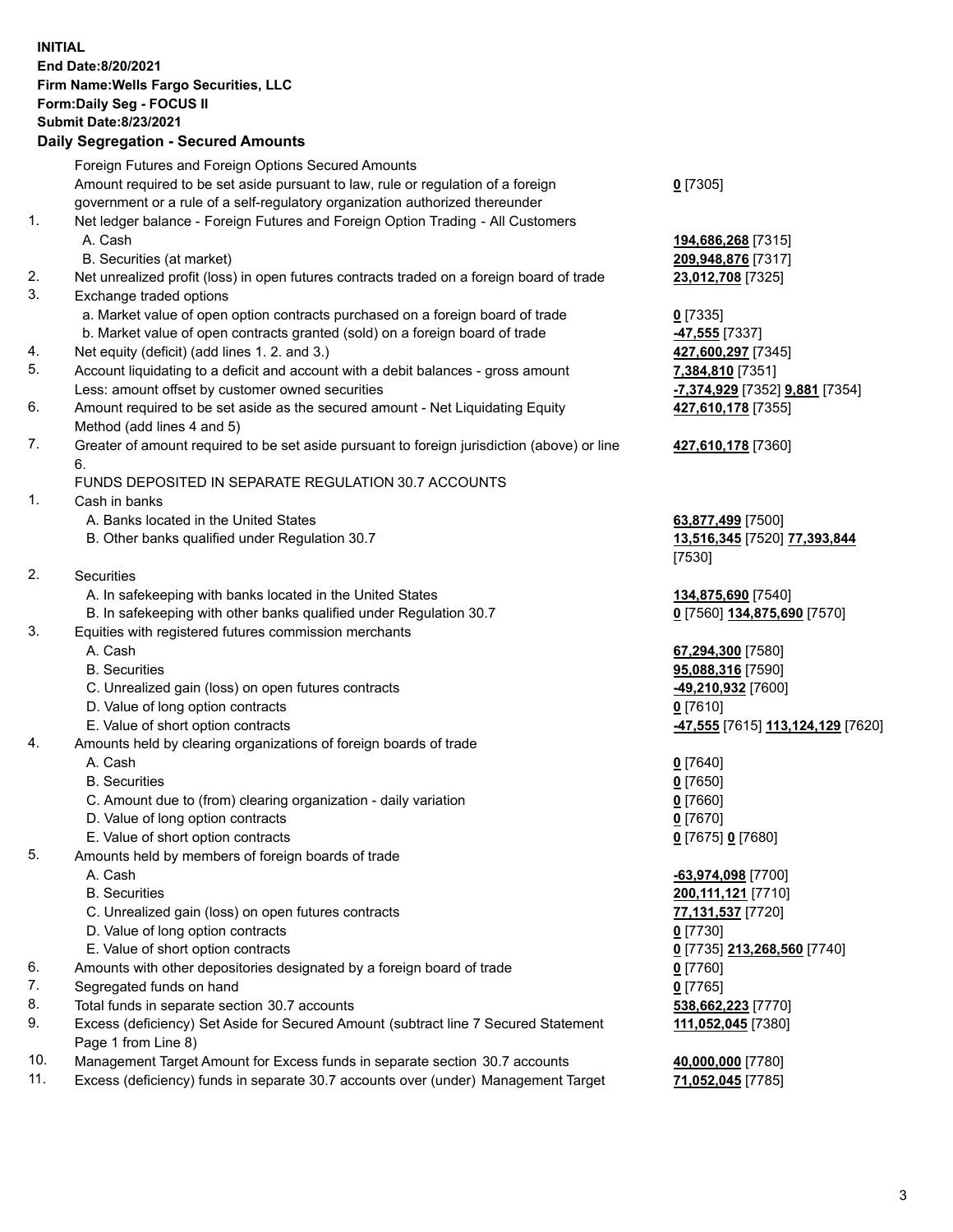**INITIAL End Date:8/20/2021 Firm Name:Wells Fargo Securities, LLC Form:Daily Seg - FOCUS II Submit Date:8/23/2021**

## **Daily Segregation - Segregation Statement**

SEGREGATION REQUIREMENTS(Section 4d(2) of the CEAct)

|     | SEGREGATION REQUIREMENTS(Section 40(2) OF the CEACH                                 |                               |
|-----|-------------------------------------------------------------------------------------|-------------------------------|
| 1.  | Net ledger balance                                                                  |                               |
|     | A. Cash                                                                             | 3,779,491,462 [7010]          |
|     | B. Securities (at market)                                                           | 1,955,991,368 [7020]          |
| 2.  | Net unrealized profit (loss) in open futures contracts traded on a contract market  | $-815,546,084$ [7030]         |
| 3.  | Exchange traded options                                                             |                               |
|     | A. Add market value of open option contracts purchased on a contract market         | 1,332,105,808 [7032]          |
|     | B. Deduct market value of open option contracts granted (sold) on a contract market | -1,308,297,170 [7033]         |
| 4.  | Net equity (deficit) (add lines 1, 2 and 3)                                         | 4,943,745,384 [7040]          |
| 5.  | Accounts liquidating to a deficit and accounts with                                 |                               |
|     | debit balances - gross amount                                                       | 128,696,807 [7045]            |
|     | Less: amount offset by customer securities                                          | -127,341,237 [7047] 1,355,570 |
|     |                                                                                     | [7050]                        |
| 6.  | Amount required to be segregated (add lines 4 and 5)                                | 4,945,100,954 [7060]          |
|     | FUNDS IN SEGREGATED ACCOUNTS                                                        |                               |
| 7.  | Deposited in segregated funds bank accounts                                         |                               |
|     | A. Cash                                                                             | 160,325,301 [7070]            |
|     | B. Securities representing investments of customers' funds (at market)              | 80,040,414 [7080]             |
|     | C. Securities held for particular customers or option customers in lieu of cash (at | 797,464,815 [7090]            |
|     | market)                                                                             |                               |
| 8.  | Margins on deposit with derivatives clearing organizations of contract markets      |                               |
|     | A. Cash                                                                             | 2,092,934,029 [7100]          |
|     | B. Securities representing investments of customers' funds (at market)              | 1,000,223,306 [7110]          |
|     | C. Securities held for particular customers or option customers in lieu of cash (at | 1,158,526,553 [7120]          |
|     | market)                                                                             |                               |
| 9.  | Net settlement from (to) derivatives clearing organizations of contract markets     | 127, 123, 118 [7130]          |
| 10. | Exchange traded options                                                             |                               |
|     | A. Value of open long option contracts                                              | 1,332,105,808 [7132]          |
|     | B. Value of open short option contracts                                             | -1,308,297,170 [7133]         |
| 11. | Net equities with other FCMs                                                        |                               |
|     | A. Net liquidating equity                                                           | $0$ [7140]                    |
|     | B. Securities representing investments of customers' funds (at market)              | $0$ [7160]                    |
|     | C. Securities held for particular customers or option customers in lieu of cash (at | $0$ [7170]                    |
|     | market)                                                                             |                               |
| 12. | Segregated funds on hand                                                            | $0$ [7150]                    |
| 13. | Total amount in segregation (add lines 7 through 12)                                | 5,440,446,174 [7180]          |
| 14. | Excess (deficiency) funds in segregation (subtract line 6 from line 13)             | 495,345,220 [7190]            |
| 15. | Management Target Amount for Excess funds in segregation                            | 270,000,000 [7194]            |
| 16. | Excess (deficiency) funds in segregation over (under) Management Target Amount      | 225,345,220 [7198]            |
|     | Excess                                                                              |                               |